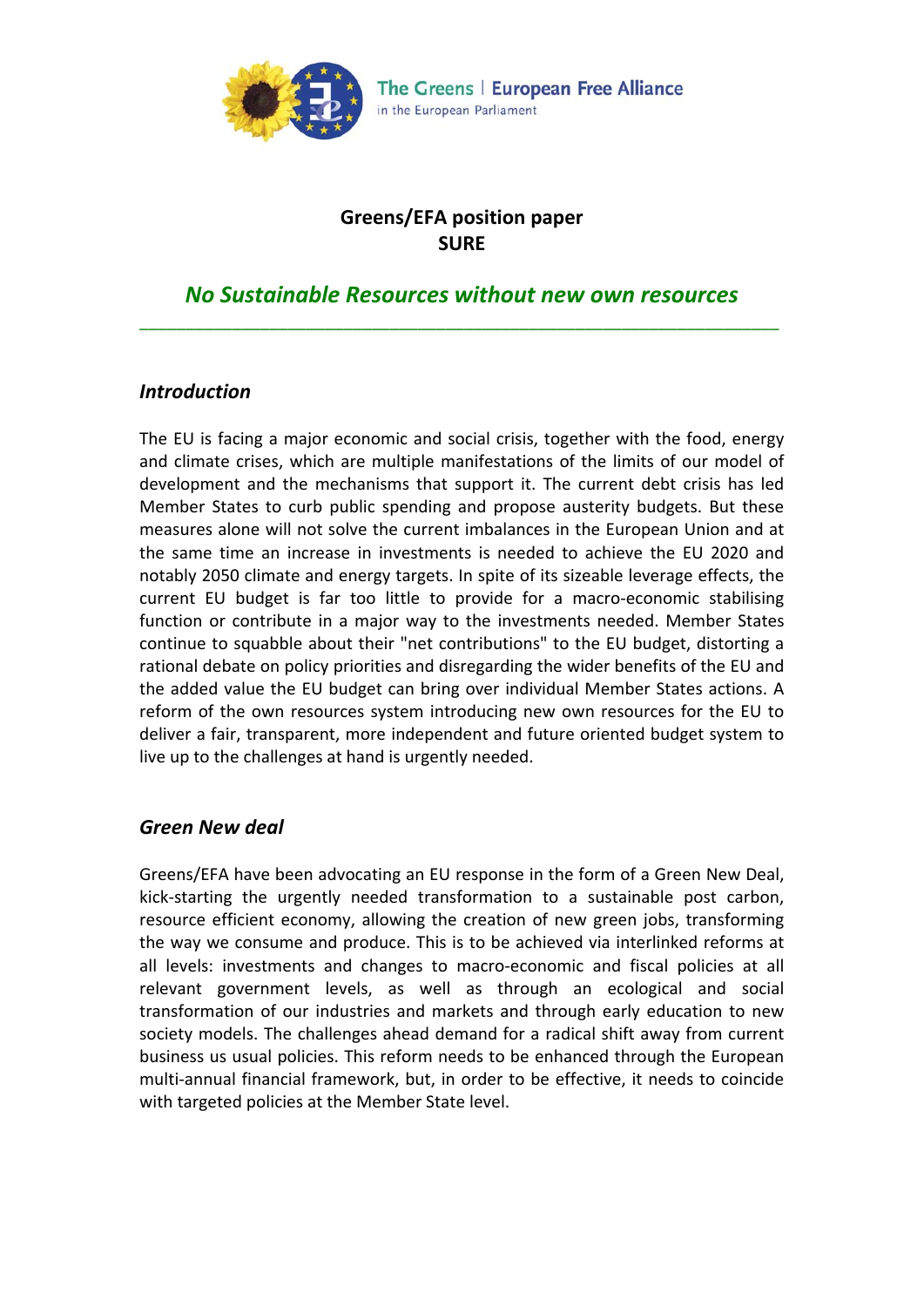### *Economic governance, added value*

The EU budget is currently operating alongside national budgets and constitutes not much more than 1% of EU GNI in payments. Stronger economic governance at EU level, defining and implementing a stronger EU framework for both fiscal and macro‐ economic sustainability‐ including new steps in tax coordination and cooperation is a must. Meanwhile, huge investments are needed to achieve the objectives and specific targets of the EU‐2020 strategy, as well as climate and energy targets for 2050, which cannot be achieved by 27 MS alone.

An EU budget focusing on providing funding where national budgets cannot set optimal priorities or where EU investments can achieve better or faster results, would provide added value beyond what MS alone can achieve. The EU budget can act as a catalyst, provide for economies of scale, pool resources and have positive trans‐boundary multiplier and spill over effects. EU expenditure not necessarily adds to but can also replace national expenditure. In view of the challenges and investment needs at stake, a more robust EU budget is justified. In this respect, the new European Semester can contribute to the maximising of the value for money and the leverage effects by organising exchange of views that allows for the aligning of budget priorities and cycles at EU and national levels.

At the same time private investments and public private partnerships in sustainable projects need to be encouraged. *Leverage instruments*, such as EIB lending and borrowing operations and guarantees or project bonds should be well designed to avoid misleading assumptions such as those underlying models of credit enhancement that were at the source of the sub prime crisis and be subjected to criteria risk assessment. They should be well targeted so as to be able to truly steer funding to sustainable projects. As a counterpart for the socialisation of risk procedures need to be established to guarantee public ownership and democratic accountability.

The future structure of economic governance should be developed in a *European Economic governance Conference*, organised according to the convention model. This method would provide for a comprehensive analysis of EU‐ and national budget spending and revenues, a Financial Transaction Tax, Eurobonds, projects bonds and the full integration of the European stability mechanism under the Union framework.

#### *Own resources*

The current system of own resources is neither transparent nor fair nor reflecting the spirit of the Treaties. Its reform is long due: The level of traditional own resources, notably custom duties, has diminished over time, inter alia as a result of the WTO. The GNI resource, introduced to act as a residual resource, has become the main resource for the EU budget, with subsequent debates by MS on the fairness of their "contributions" and the introduction of rebate on rebate. These rebates should be abolished and new own resources should be introduced to free budget debates from the short sighted perception of (net) national contributions and create a more

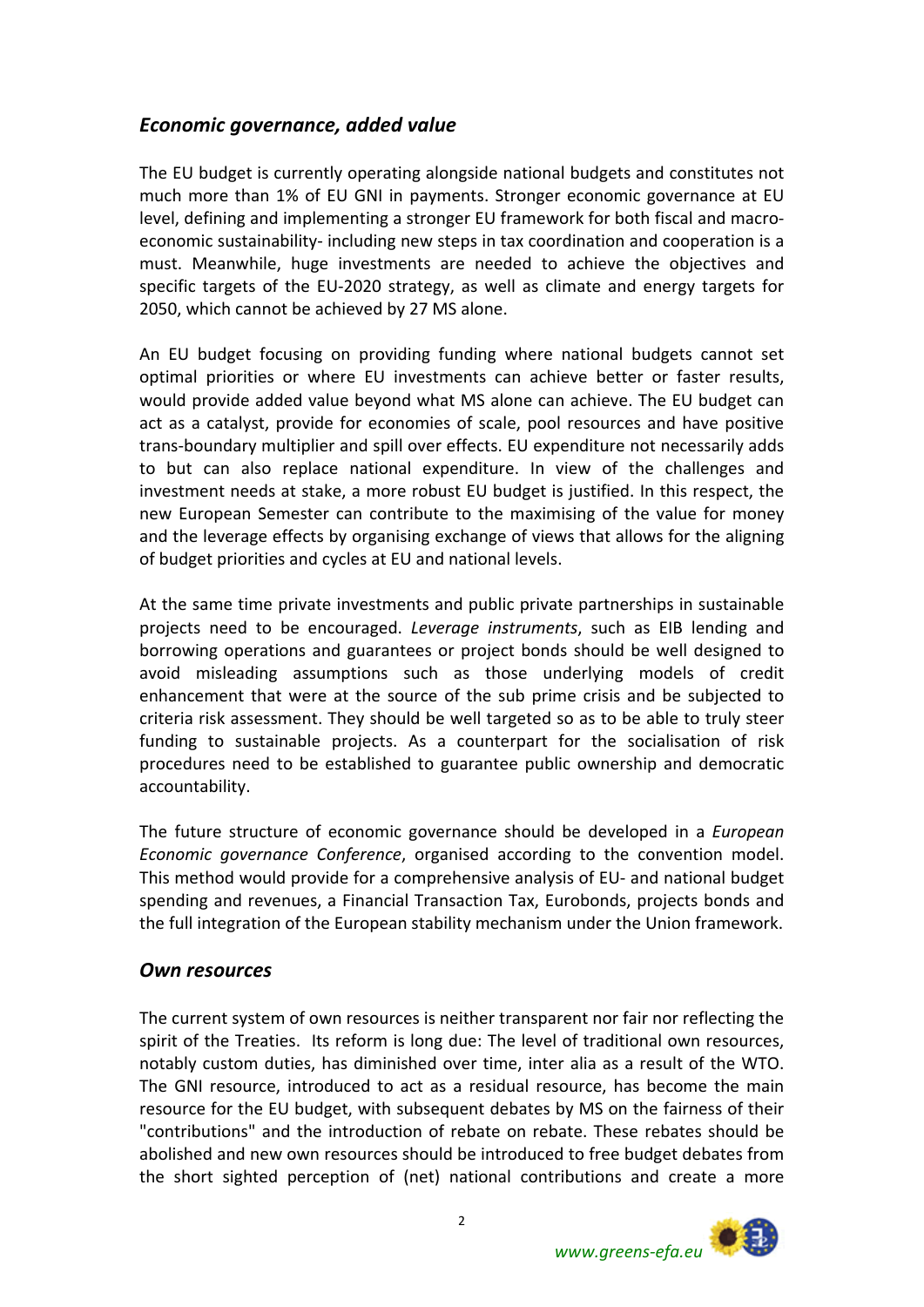rational debate on policy priorities and budgetary allocations. It would also reduce pressure on national budgets since the GNI based resource could be lowered. The introduction of new revenue sources, such as a Financial Transaction Tax, revenues stemming from the auctioning of ETS certificates, carbon and/or energy taxes, a share in VAT, or a corporate tax, should be used to increase investments on EU level to help achieve the EU 2020 strategy - and EU 2050 energy and climate targets, whilst reducing Member States expenditure in these areas as well as lowering their GNI contributions to the EU budget.

### *Choices and principles*

In a context of scarce budgetary resources, there need to be clear principles and choices as regards policies and spending priorities:

- Infrastructure investments on EU level need to have a long term outlook (2050) in view of the EU's climate change and energy targets,
- There should be a clear focus on resource efficiency, (eco)-innovation and (green) jobs and skills within the EU 2020 strategy, to enhance quality of life and prosperity in a broader sense than unqualified economic growth models.
- There should be adequate proofing (climate, biodiversity, social, education and cultural diversity, gender‐budgeting) throughout the whole programming cycle. Transparency, multi‐level governance and involvement of stakeholders are important principles to be equally upheld.
- They should take account of do no harm principle, polluter‐ pays and fore‐ runner principles,

### *Flexibility*

Flexibility and transparency should be enhanced by creating more and better legislative and budgetary flexibility instruments and easing the decision‐making procedures for using them. A "Reserve Margin" should be established, comprising all flexibility instruments (including a contingency margin), guarantees linked to lending and borrowing operations (making visible also credit‐lines and contingent liabilities), carried‐over unused margins and commitments, and providing for a possible intervention of the EU budget in the European Stability Mechanism after 2013 or for special recovery programmes, thus opening the way for the budget to be used as a counter‐cyclical tool in a broader macro‐economic context.

*Mega projects* such as ITER and Galileo risk eating up other funds and distorting the choices made and priorities set. ITER is clearly not supported by the Greens/EFA group. The contribution by the EU budget for mega projects should be capped and ring‐fenced in a separate (sub) heading.

In order to avoid any deadlock during the negotiation of the next MFF that could hurt further the credibility and the smooth functioning of the EU and pursuant to the new Article 312§2 of the Lisbon Treaty, the European Council should adopt unanimously a decision authorising the Council to act by a qualified majority (instead of by unanimity) when adopting the MFF.

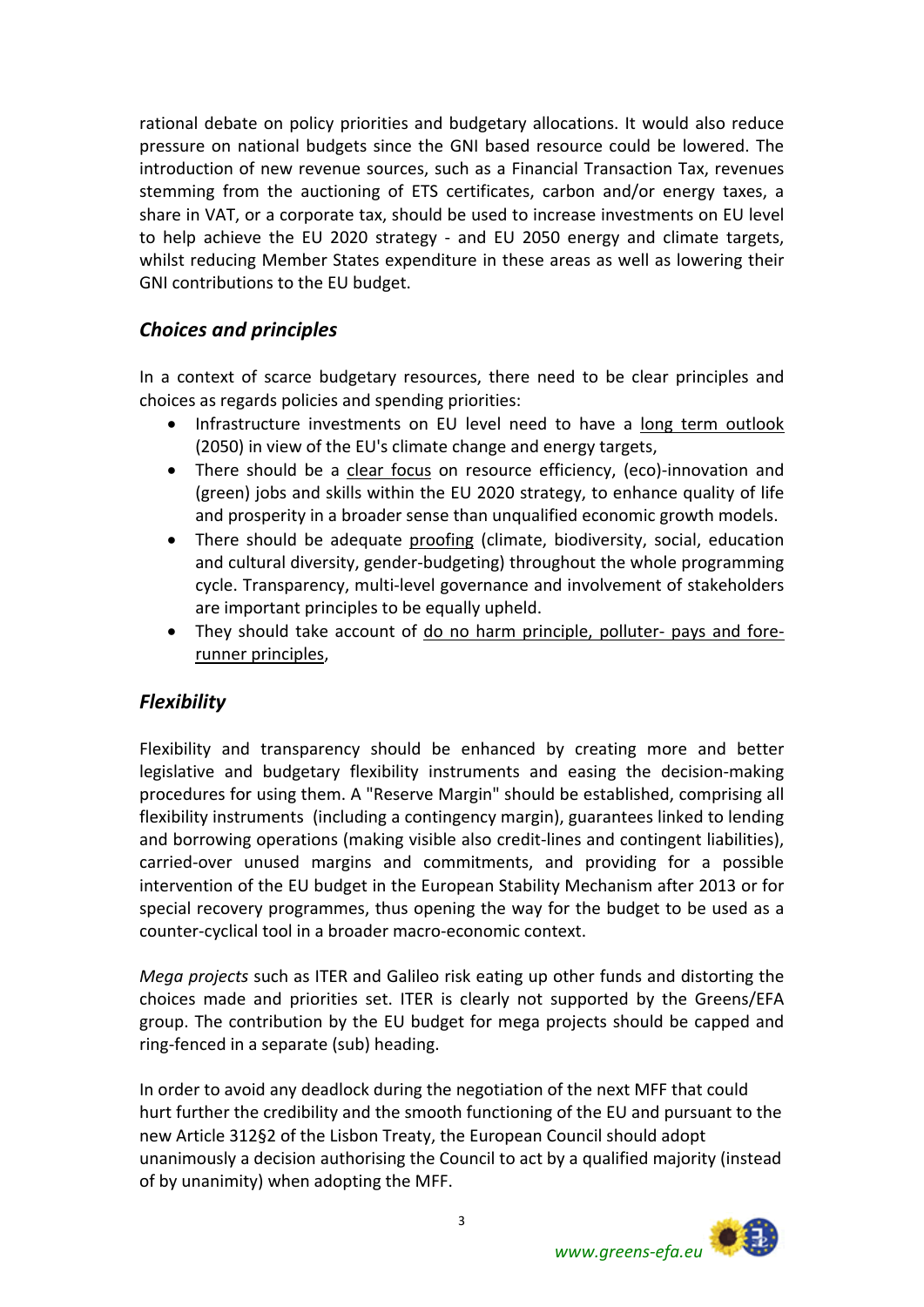# *Duration*

The duration of the financial framework should be better aligned with the duration of the mandates of the European Commission and the European Parliament, so as to provide for a better match between work programmes and corresponding budgets. A 5 + 5 concept would avoid having to completely overhaul all financing programmes each 5 years but would require a mandatory and meaningful review after 5 years through sunset clauses. Budgets would be fixed for five years only with indicative figures for the next five years. A 7 year MFF set until 2020 to have a clear link with the EU 2020 strategy could be accepted as a transition to a 5 (+5) cycle. That would imply that in its proposals for the next MFF the Commission highlights how EU and national budgets contribute to the current seven flagships underpinning the EU 2020 strategy*.*

# *Structure of the Financial Framework‐ The EU 2020 objectives of Smart, Sustainable and Inclusive Growth*

The structure of the (next) Multiannual Financial Framework is an arbitrary choice of grouping together or singling out certain policy fields and programmes. Content and conditionality of the financial programmes and their funding are more important for the contribution the EU budget can make in achieving the EU 2020 smart/sustainable/ inclusive growth targets.

Nevertheless the structure of the MFF may provide for a certain visibility in relation to the different components of the EU 2020 strategy. There could be one heading comprising knowledge related policies, a second heading encompassing sustainability and resource efficiency related policies and a third heading devoted to inclusive society, including a separate subheading for cohesion policy reflecting its horizontal nature and its contribution to all Europe 2020 objectives. Furthermore such structure would include a heading for external policy, for administration and a Reserve Margin.

# *Size of the budget and policy priorities*

 $\overline{a}$ 

Concerted action on EU level in many areas can provide added value over individual actions by 27 Member States<sup>[1](#page-3-0)</sup>, especially where it concerns major investments in

<span id="page-3-0"></span> $1$  The evidence of the greater added value of the EU budget rather than the summation of the 27 national budgets is given by the European Economic Recovery Plan. Four fifth of this 1.5% of GDP committed Plan consisted of national plans while the European contribution was limited to only 0.3 per cent of GDP. The outcome of that tepid mix of sources was that: a) only Germany, France and UK launched a national plan of the amount required, but the other countries, especially the more indebted ones, were not able or willing to follow however, they benefited the externalities of measures taken in the former (prisoner dilemma & free riding); b) whatever the size of national plans, the European governments decided to finance national public goods and national employment, endangering the European internal market and putting at risk the effectiveness of others' measures (beggar‐thy‐neighbour); c) the rules of the GSP were grossly violated; d) since the bigger the size of the country and the closer the economy the higher the fiscal multiplier, the value for money of the

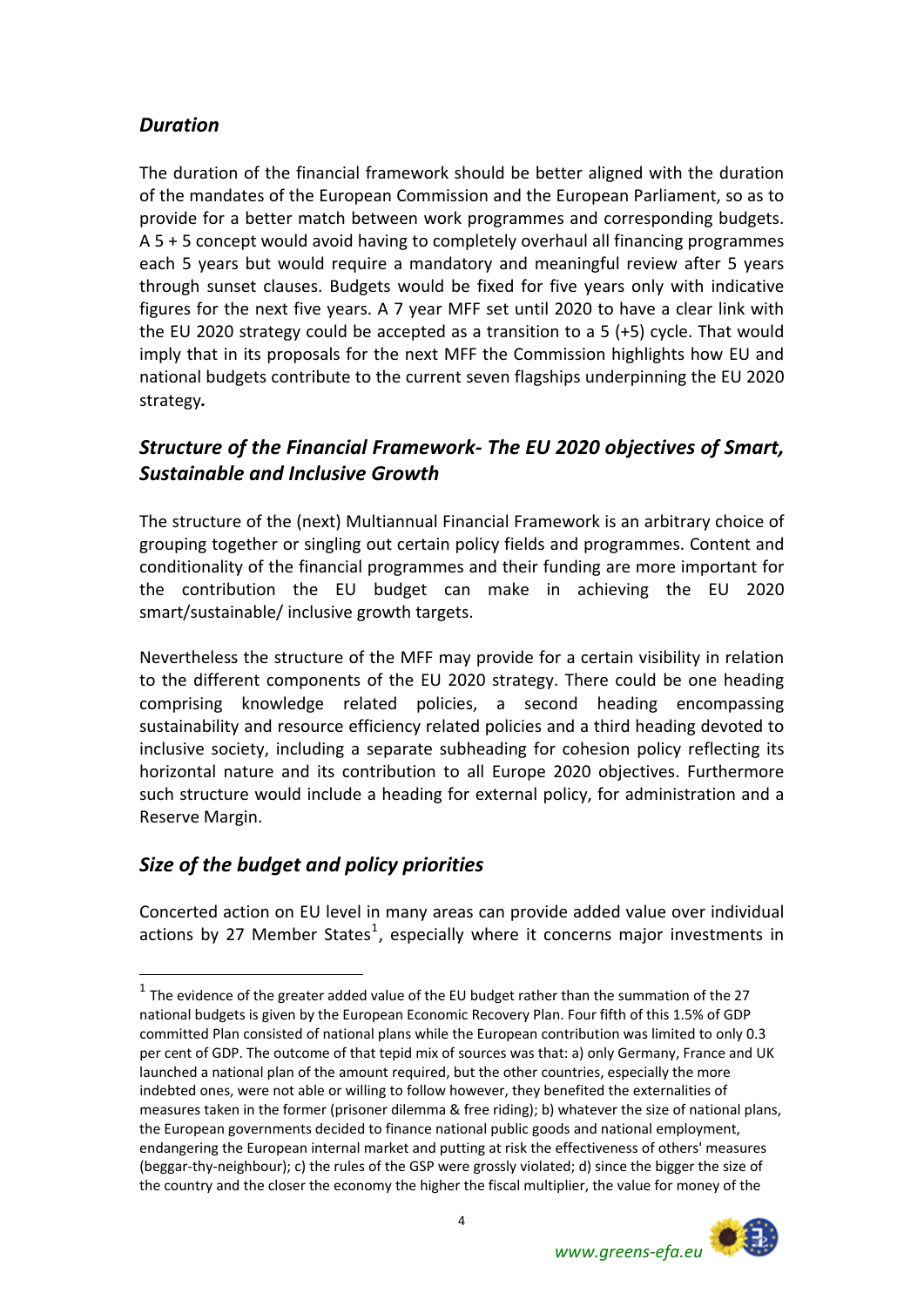achieving EU targets in the field of climate change, energy and transport infrastructure or knowledge related investments.

If the EU budget would be situated around the ceiling of own resources (currently at 1,29% of EU GNI in commitments and 1,23% in payments) this would provide already more budgetary leeway but still be insufficient to be a real tool for European economic governance or to contribute in a major way to investing in the EU 2020 strategy through the EU budget.

Indeed, already back in 1977 when the Member States were more homogenous with respect to their GDP per capita and well before the Economic and Monetary Union, the MacDougall report mandated by the European Commission stated that "public expenditure at Community level [should rise] to around, say, 2‐2.5% of gross product" and in the case the EU would evolve towards a truly federation, this amount should be in the order of 5-7% of GDP.  $2^{\circ}$  $2^{\circ}$ 

Furthermore, between 1996 and 2002, from the Treaty of Amsterdam to the aftermath of the Treaty of Nice, the EU budget has increased by 8.2% while the average increase in national budgets (EU‐15) has been 22.9%. From that moment on, this gap has never been filled despite the new objectives and prerogatives assigned to the EU by the Lisbon Treaty.<sup>[3](#page-4-1)</sup>

Clearly, the challenges ahead justify an increased EU‐budget as much as an increased communication on goals and values, i.e. change of gear in society priorities However, such an increase is only justifiable to an ever increasing electorate if at the same time policies are duly reformed and bear fruit for the citizens and the companies. Without proper reform of the policies and spending priorities Greens/EFA will actually propose cuts instead of defending increases for the policy areas that only contribute to business as usual policies.

Plan could have been manifold the one obtained thus far. This recent illustrative case shows that the money of the taxpayers spent at the European level for European public goods has a greater impact on income, jobs, cohesion than the same amount of money spent by national governments for national public goods.

<u>.</u>

<span id="page-4-0"></span><sup>2</sup> "An earlier stage would be a federation with a much smaller federal expenditure of the order of 5-7% of gross product, or roughly 7.5‐10% if defence were inclued. An essential characteristic of such a federation would be that the supply of social and welfare services would nearly all remain at the national level. Such an arrangement could provide sufficient geographical equalisation of productivity, living standards and cushioning of temporary fluctuations to support a monetary union. In the period of pre‐federal integration during which the Community's political structure is being gradually built up, partly with the direct election of the European Parliament, we can envisage public expenditure at Community level rising to around, say, 2-2.5% of gross product during this period." (MacDougall Report of the study group on the role of public finance in European integration, vol.I, 1977,

<span id="page-4-1"></span><sup>2013,</sup> May 2005



[http://ec.europa.eu/economy\\_finance/emu\\_history/documentation/chapter8/19770401en73macdo](http://ec.europa.eu/economy_finance/emu_history/documentation/chapter8/19770401en73macdougallrepvol1.pdf) [ugallrepvol1.pdf](http://ec.europa.eu/economy_finance/emu_history/documentation/chapter8/19770401en73macdougallrepvol1.pdf))<br> $\frac{3}{3}$  Reimer Böge, EP report on Policy Challenges and Budgetary Means of the enlarged Union 2007-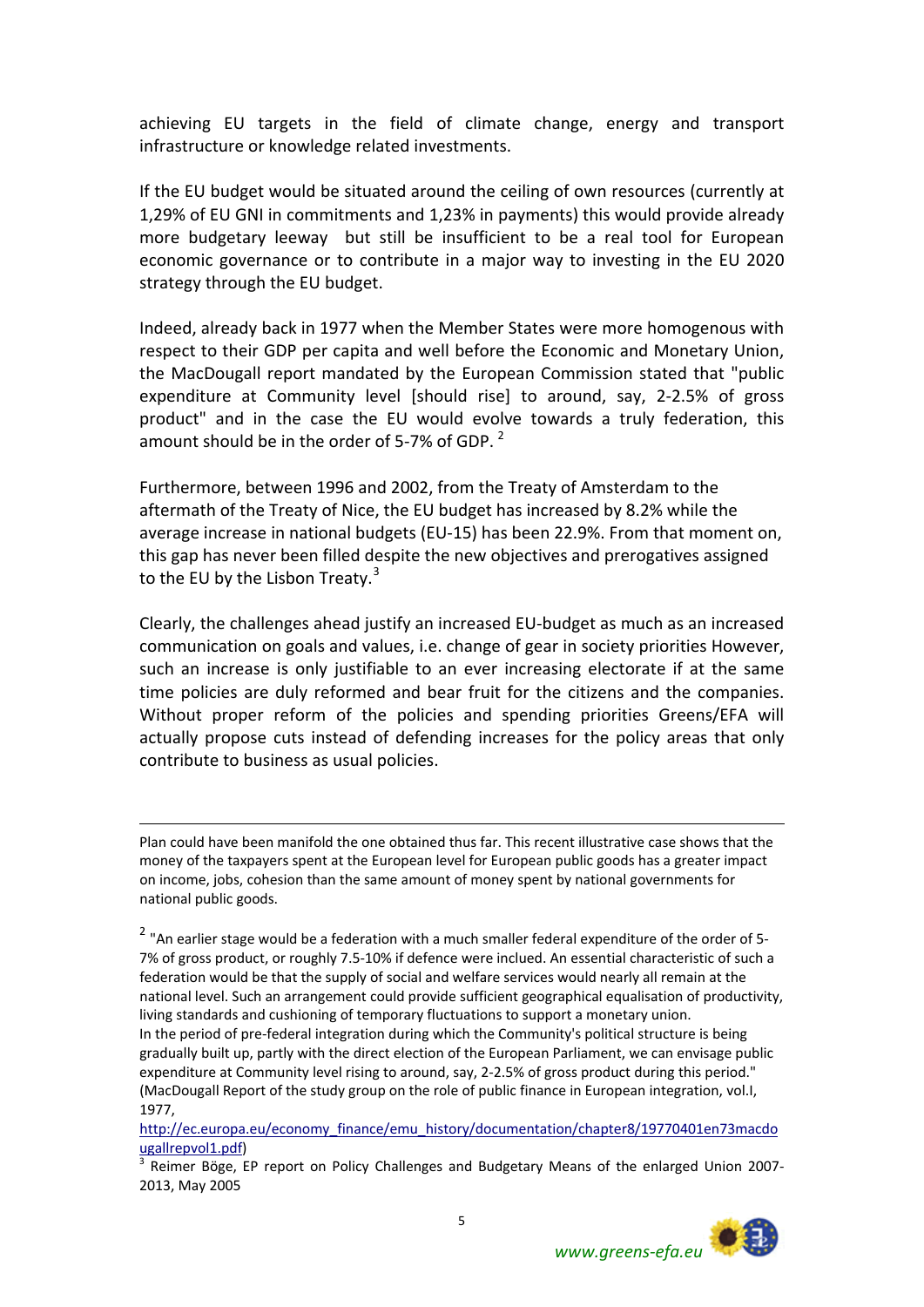## **Common Agricultural Policy**

The Green New Deal on CAP reform  $<sup>4</sup>$  $<sup>4</sup>$  $<sup>4</sup>$  paper of the Greens/EFA Group describes the</sup> CAP history, the missed reforms and the new challenges, states principles and objectives and makes different proposals that would imply changes to the way that EU programmes are defined and funds are spent:

Payments in the first pillar would

- be conditional upon adoption of sustainable farming practices and combine a sustainable production component and a decent employment component, lifting farming practices above the current cross compliance standards, actively rebalancing plant with animal production, re‐linking animal breeding to integrated animal feed production, containing a ceiling on the number of animals which can be bred on a hectare of land and including compulsory enlarged crop rotation,
- be horizontal but differentiated according to specific geographical and infrastructural conditions, such as disadvantaged regions, high nature value areas, sensitivity to climate change etc, including also payments to Less Favoured Areas,
- contain a ceiling on payments at a certain income level and size of a farm enterprise, taking into account the level of sustainable production and employment,
- exclude export subsidies as well as payments that support investment for intensive industrial‐style rearing and processing operations and exclude landowners without active agricultural production or nature protection activities
- identify best practices (fore‐runner principle*)* and actively promote such best practices in MS territories offering increased co-financing for increased performance

*Rural development* programmes should integrate agricultural, environment and cohesion policies with a territorial approach. There should be a new typology of rural areas taking better account of population density, socio-economic situation and specific features and needs, recognising the differences between territories, improving rural territorial governance, drawing upon successful initiatives involving horizontal and vertical partnerships such as LEADER, with special focus of activities on local research and cultural activities, strengthening local public infrastructures, helping the creation of small thriving businesses, promoting renewable energy projects and better livestock management practices.

### **Cohesion Policy**

 $\overline{a}$ 

According to the Commission GDP in the EU 25 as a whole is estimated to have been<sup>[5](#page-5-1)</sup> 0.7 % higher in 2009 as a result of cohesion policy over the 2000/2006 period.



<span id="page-5-1"></span><span id="page-5-0"></span>[Greens/EFA](http://www.greens-efa.eu/fileadmin/dam/Documents/Policy_papers/Final%20Green%20Deal%20CAP%20reform%20group%20position%20paper.pdf) document on Green New Deal on CAP reform

COM(2010)700 final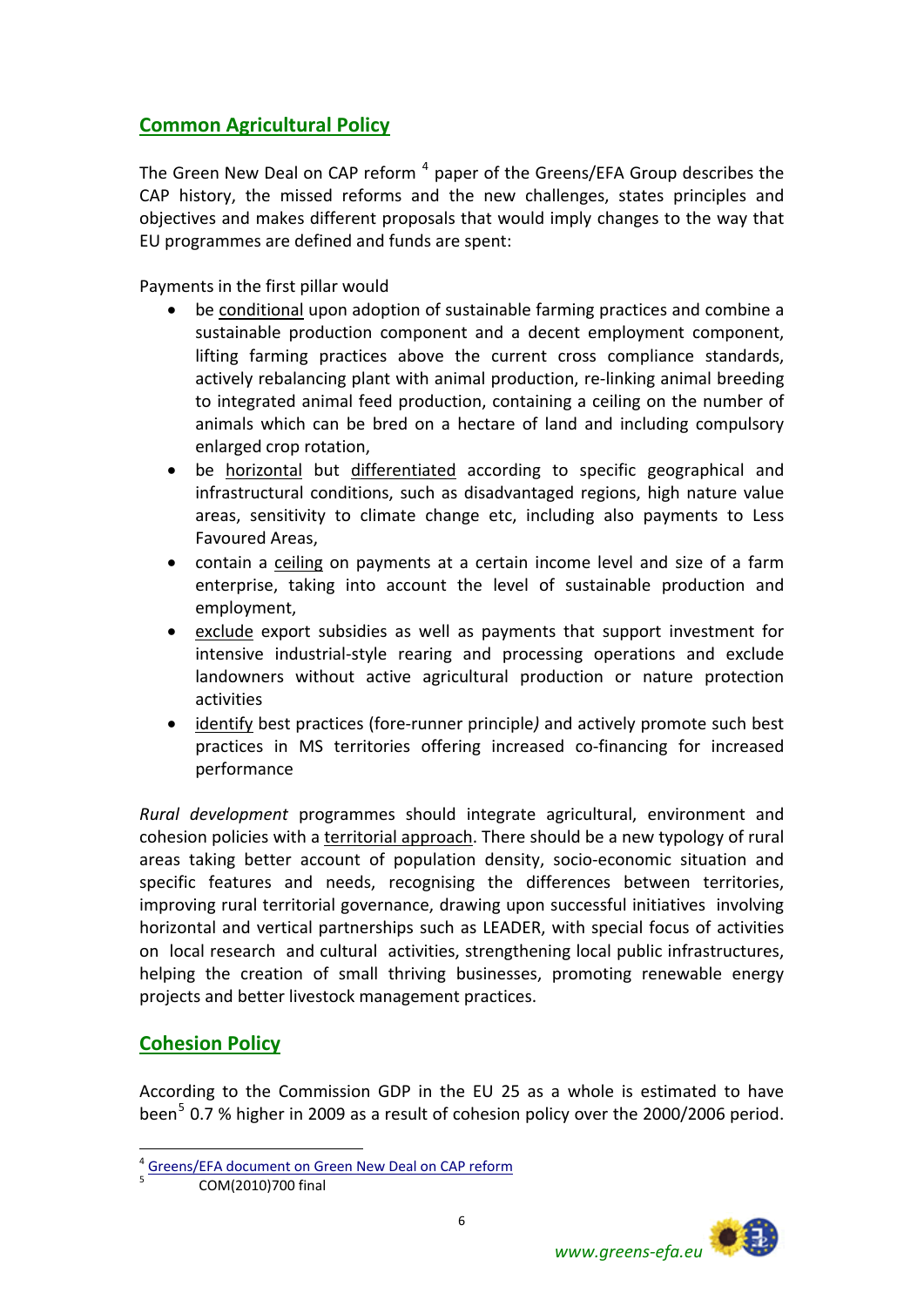There are not only positive impacts on recipient states but also on donor states through spill-over effects<sup>[6](#page-6-0)</sup> But, as outlined in the position paper of Greens/EFA on the future of cohesion policy, this policy is also in need of an overhaul<sup>7</sup>:

- It should benefit all regions, promoting sustainable and balanced territorial development embedded in an ecosystem based approach and taking account of the EU's responsibility to fight climate change, with funds particularly geared towards the most needy and specifically vulnerable ( parts of) regions.
- The major part of spending should go to less developed regions, whilst creating new funding possibilities for a new intermediate category of regions above this threshold but below the EU average.
- Cohesion spending should address major challenges related in particular to demography, climate change, energy, social inclusion and poverty with spending being concentrated on green innovations and local economies, SME's, like Cultural and Creative industries, access to labour market, education and training, social inclusion, including active integration policy and gender mainstreaming, climate mitigation, biodiversity, green infrastructure, access to services of general interest, sustainable mobility, energy savings, renewable energies and (secondary grid) supply, resource efficiency (in particular waste and water) and preservation of cultural heritage and cultural diversity..
- Spending on biodiversity and green infrastructure should be compulsory for all regions, the fore‐runner and do no harm principle should apply and clear definitions, eligibility rules and performance indicators are needed in a more results oriented better targeted and conditional policy (e.g. contain clear emission reduction targets, waste management plans, sustainable urban mobility plans).
- The environmental and social "acquis communautaire" should be fully respected. Certain categories of funding are to be phased out or de‐ prioritised, e.g. by a maximum percentage share of spending, such as road transport and intermediate and more developed regions see their funding areas reduced to achieving clear and concrete results in a number of particular well specified fields.
- A performance reserve forms part of the incentives of better qualitative spending towards clear results. Sanction mechanisms linked to economic governance however do not, as cohesion policy is to reduce regional disparities. In the same logic, the cohesion fund can be phased out and integrated into the EDRF
- Multi-level governance through further decentralisation, sub-delegation (global grants) and strengthening of regional and local authorities is necessary, ensured through a detailed and binding definition and use of the partnership principle throughout the programming circle,

 $\overline{a}$ 



<span id="page-6-0"></span><sup>6</sup> "The Economic Return of Cohesion Expenditure for Member States", EP Directorate General for Internal policies, policy department B, Structural and Cohesion Policies <sup>7</sup> [Greens/EFA](http://www.greens-efa.eu/fileadmin/dam/Documents/Policy_papers/Position%20GreensEFA%20110405_Future%20of%20Cohesion%20Policy.pdf) position paper on cohesion policy.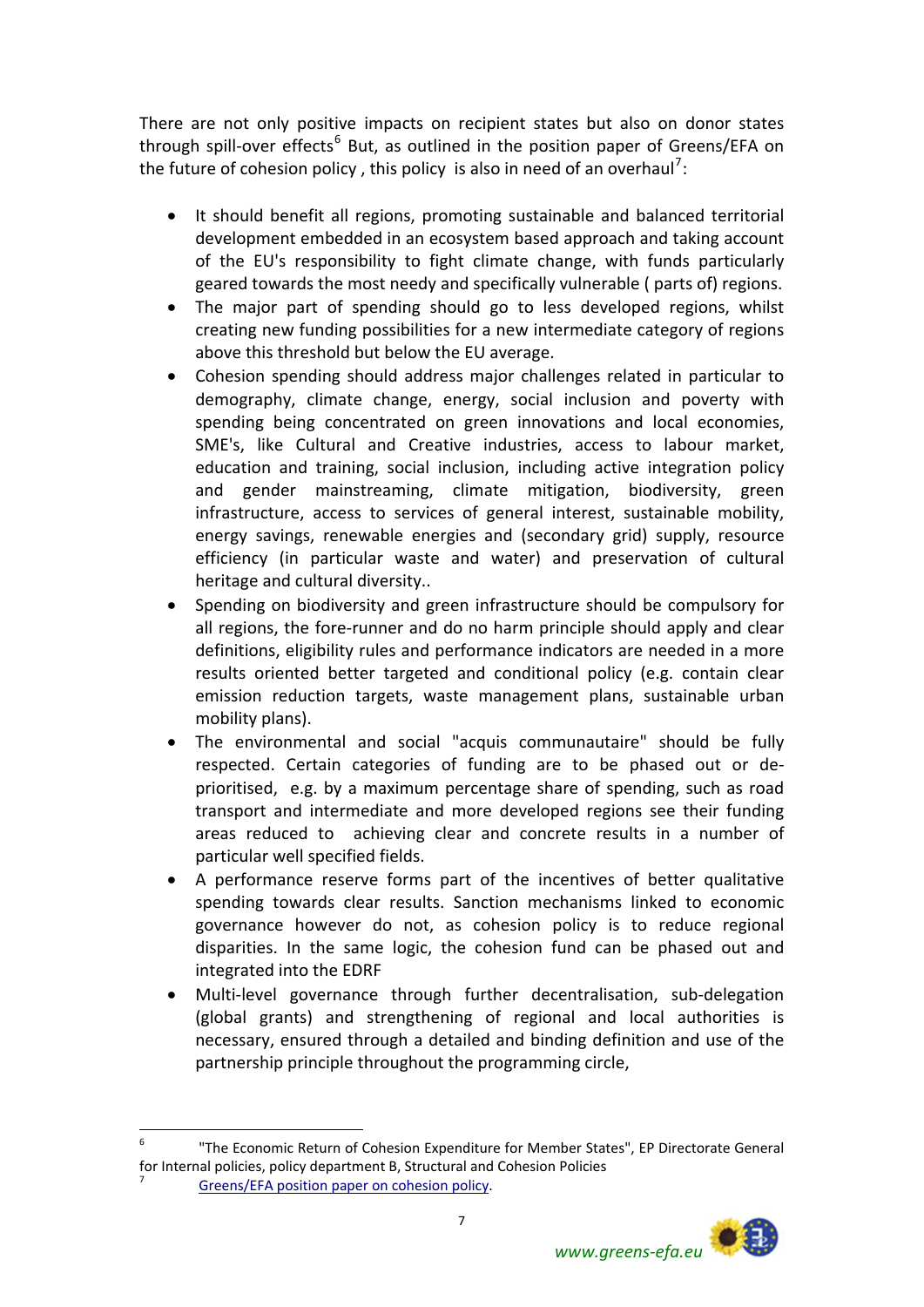- Although supporting a common strategic framework to strengthen local development approaches, each fund should have its own rules.
- Co-financing rates should be better differentiated to the level of development, the administrative burden for beneficiaries in the implementation phase reduced, whilst at the same time increasing the number of on the spot audits.

#### **Fisheries policy**

 $\overline{a}$ 

A radical change in direction is required for fisheries policy, promoting low impact fishing techniques, reducing energy consumption and eliminating excess fishing capacity, while halting all funding for the modernisation of vessels, to facilitate the full recovery of fish stock and ensure a stable and sustainable fisheries sector. Support should thus be shifted toward more sustainable fisheries practices, including also support for habitat management, improving selectivity in both marine and inland fisheries, economic diversification in regions where fisheries are declining, with improved monitoring, data collection and coordination of control.

Access for EU flagged ships to fish in waters of third countries should be based on the principle of surplus stocks within a long term management plan, based on rigorous assessment of stocks. Information on agreements should be in the public domain. Money paid as compensation for access to stocks should be de‐coupled from financial support to the multi-annual fisheries sectoral programmes. Multiannual programmes must be in line with third countries needs for sustainable fisheries development, in particular fisheries management as established in the relevant cooperation and development frameworks and objectives, enhancing coherence for development.

#### **Climate change, Environment, Natura 2000, Energy, transport**

Climate change currently plays only a minor role in the current EU budget; it is said to account for about 6-[8](#page-7-0)% of the EU budget ${}^{8}$ . Climate actions should be truly mainstreamed, especially via cohesion, agriculture and rural development funds. Member States should in future explain how they intend to fund Natura 2000 sites and these financial plans should become a mandatory part of the development contracts in cohesion policy instruments in the next financial framework. The next financial framework should continue to fund nature and biodiversity protection through a well endowed new LIFE+ programme.

<span id="page-7-0"></span><sup>8</sup> power point presentation Jos Delbeke, DG Climate Action in the SURE committee of 10 March 2011: currently only EUR 8,4 bio out of an envelope of EUR 50,5 billion of the 7th Framework programme is allocated to themes related to climate change ( about 6%), EUR 48 billion out of EUR 347 billion for cohesion policy ( < 14%) , about EUR 0,7 billion addressing climate change as one of the new challenges facing agriculture out of EUR 96 billion of 2nd pillar expenditure ( approximately 0,7% ,or approximately 14% of the 4,9 billion made available in the 2008 health check and recovery package) and about EUR 1,8 billion out of EUR 28,1 billion for the neighbourhood programme and the development cooperation programme together ( about 6 %).

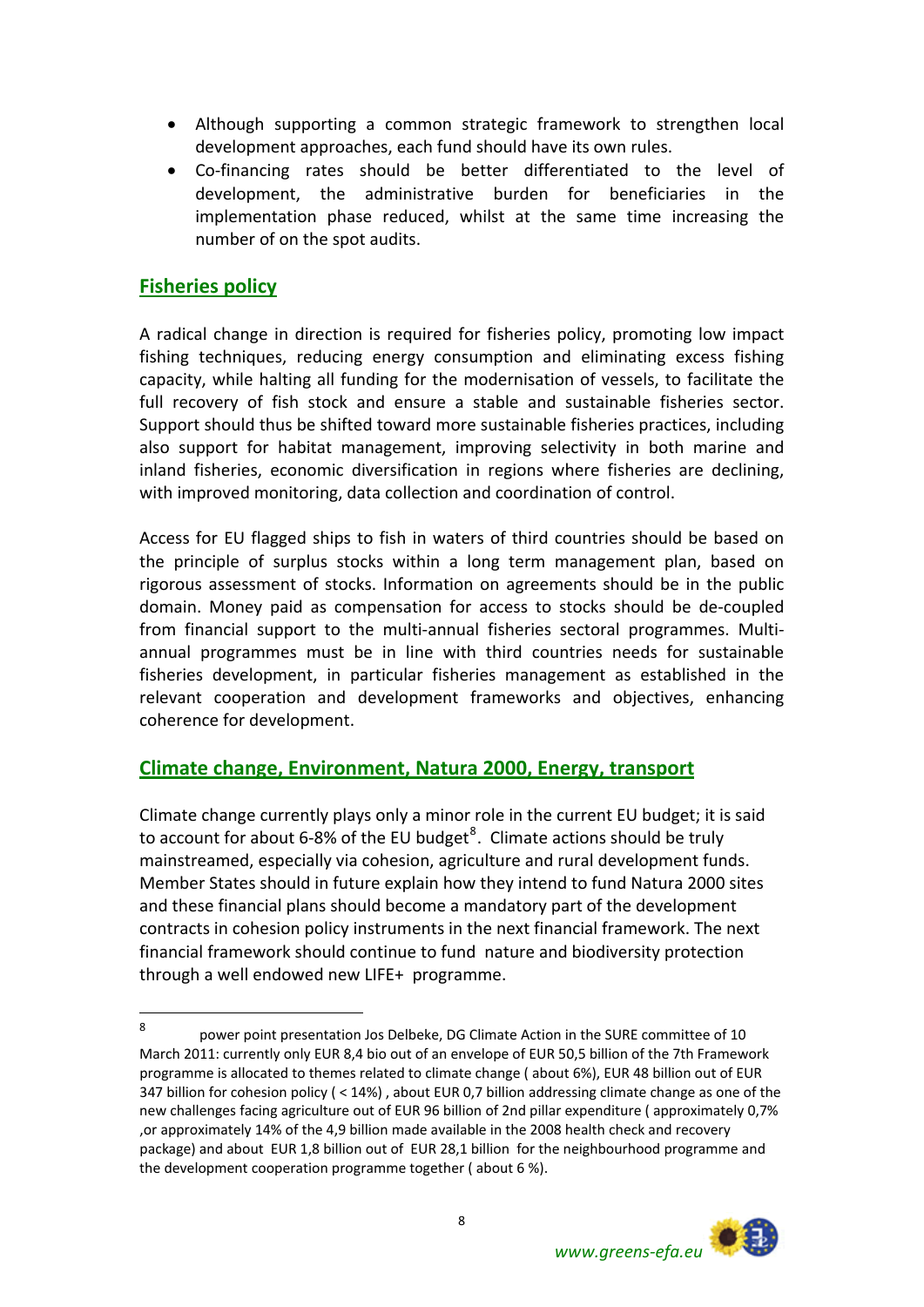As regards measures to help developing countries combat climate change and adapt to its effects, pledges from the Copenhagen and Cancun agreements, about a third of which is to be shouldered by the EU, must be new and additional to the commitments made for Official Development Aid in the framework of the Millennium Development Goals.

### **Energy**

Current spending on energy projects reflects a wrong order of priorities and a lack of spending on priority areas with more money going to nuclear research than to non‐ nuclear research and more infrastructure spending under the recovery programme for CCS and conventional energy than on renewable energies.

In view of the climate and energy targets and in view of huge infrastructure needs, the EU budget could and should help change the direction of spending by clearly concentrating EU spending from all different funds on fast investments in renewable energies, for high voltage transmission lines within the EU‐ only where expansion is necessary‐, storage facilities and decentralised smart distribution grids, as well as energy savings and efficiency measures.

Certain investments are inherently cost‐effective, such as those in energy efficiency and savings and thus in the long term free budget for other priorities on EU and national level. The EU budget can deliver added value also here in pooling resources, attracting further public and private finance or kick‐starting projects, as energy efficiency and the switch to renewable energy sources will reduce the EU's average fuel cost and reduce dependency on energy imports and since delays will increase  $costs<sup>9</sup>$  $costs<sup>9</sup>$  $costs<sup>9</sup>$ .

### **Transport**

The financing of TEN‐T priority projects should be reviewed in the light of progress on the ground and evaluating whether projects that hitherto received the bulk of financing support are still the most relevant for achieving the EU's climate and energy targets, or the safety targets mentioned in the Commission White Paper on Transport [10](#page-8-1). **S**trategic and project assessment should be improved and

<span id="page-8-1"></span>bottlenecks, creating a single multimodal network of transport corridors throughout Europe with a list of (14) priority projects, later extended to 30 with only 5 of them completed so far. A mid term review carried out for 92 projects of the multi-annual programme 2007-2013 pointed to about half of them being on track of being completed by 2013. Of those not on track most have been given an unconditional or conditional extension until 2015 and only a few have been judged not credible at this



<span id="page-8-0"></span> 9 Commission Communication Roadmap 2050; A major increase in capital investments is needed according to the Commission for efficient, low carbon energy and transport systems after 2020, representing around EUR 270 billion annually in public and private investments, or 1.5% of EU GDP, on top of the overall current investment. At the same time the Commission states that it is estimated that energy efficiency and the switch to domestically produced low carbon energy sources will reduce the EU's average fuel costs by between  $\epsilon$  175 billion and  $\epsilon$  320 billion per year.<br><sup>10</sup> The TEN-T programme started in 1996 to help build missing links and remove transport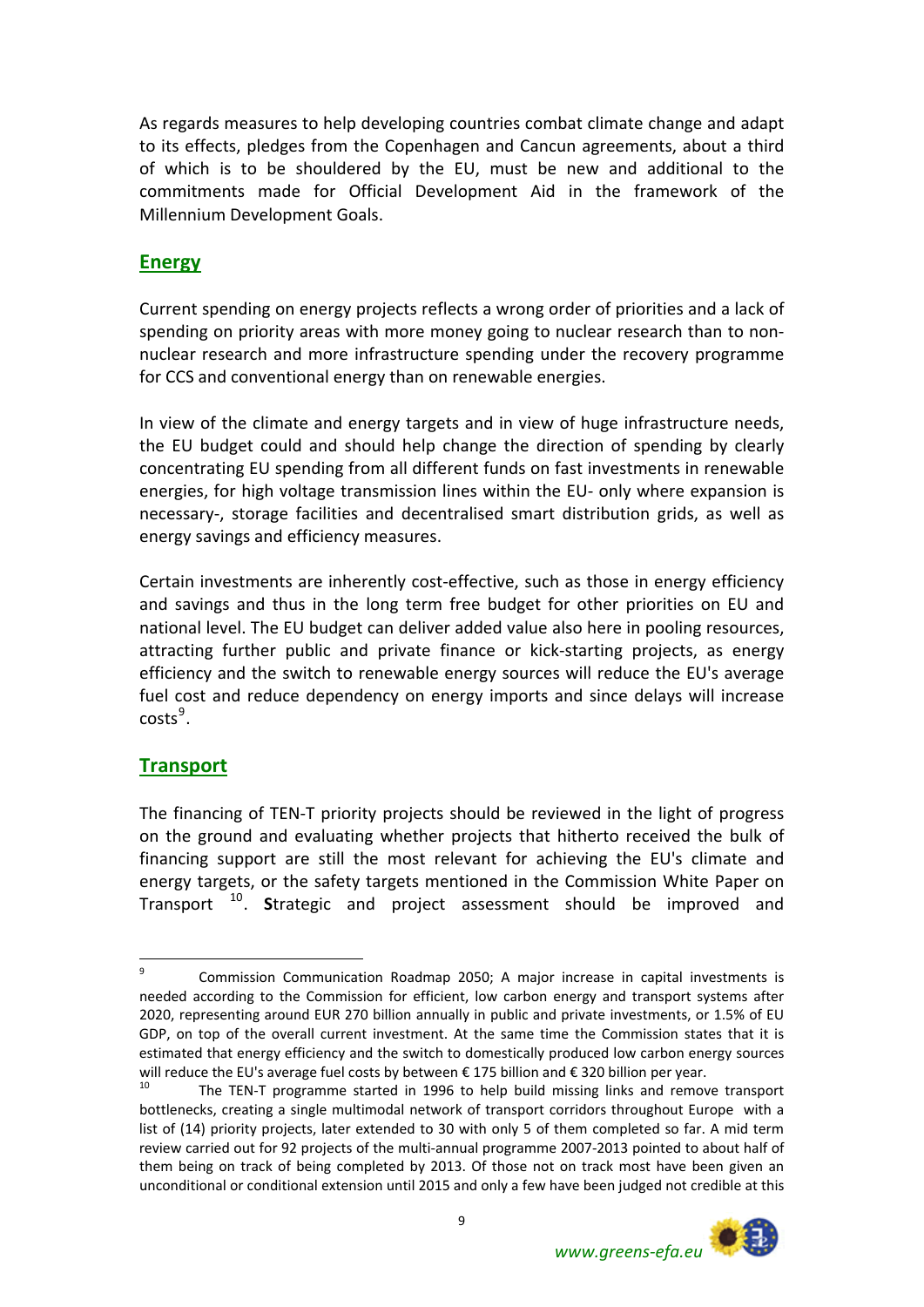consideration of viable alternatives must be compulsory. Expenditure from TEN‐T and cohesion funding for transport projects should further be conditional upon avoidance of external costs, contributing to a modal shift towards more sustainable modes of transport and adopting high quality sustainable urban mobility plans, when projects are related to urban strategies.

Furthermore there should be support for strategies and new technologies for decreases in accidents, transport avoidance, internalisation of external costs, reduction of noise at the source, soft networks, better use of capacity provided by existing infrastructure, increases in energy efficiency technologies for vehicles or local sourcing policies to ensure sustainable supply chains and logistics systems.

#### **Industrial policy, Innovation and research**

A change must be reflected in the next R&D framework programme compared to FP7 in terms of priorities and increased allocated budgets to reflect EU's ambition in meeting the major societal challenges. For instance, funds allocated to research in the field of energy<sup>[11](#page-9-0)</sup> represent today the smallest share of the whole FP7, which is at odds with the need to meet EU's climate and energy targets. The share of public funding for basic and applied research and development, demonstration projects and eco-innovation must be increased in the areas of climate change, resource efficiency, health and ageing population, urban management and sustainable mobility, food and water, energy efficiency and savings and renewable energies, In addition, to achieve the changes needed to respond to the major societal challenges, research into non‐technological, non‐commercial, organisational and social innovation has also to be given appropriate allocations.

The next MFF should also provide instruments for fostering the development of ecoinnovative SMEs as well as the development of eco-industrial parks, supporting the introduction of eco-innovative solutions in all SME value chains. There should be bundling of SME tailored Community instruments and funds under a unique access portal;

Greater use should be made of public procurement and pre‐commercial procurement tools, made accessible to SMEs for driving innovative sustainable solutions on the market. If public private partnerships are to be pursued, public priorities should be driving the overall research objectives and their governance ensure balanced participation of stakeholders including civil society organisations Instruments should be developed to help enhance the role of ICT and in that context inter alia promoting the use of open standards for innovations in support of sustainability and eco-efficiency.

1



stage and funding has been cancelled to be re-allocated. Remaining investment after 2013 is up and now estimated to be around35%.

[http://ec.europa.eu/transport/infrastructure/tent\\_policy\\_review/doc/1\\_en\\_document\\_travail\\_servic](http://ec.europa.eu/transport/infrastructure/tent_policy_review/doc/1_en_document_travail_service_part1_v1.pdf) [e\\_part1\\_v1.pdf](http://ec.europa.eu/transport/infrastructure/tent_policy_review/doc/1_en_document_travail_service_part1_v1.pdf)

<span id="page-9-0"></span><sup>11</sup> Excluding EURATOM.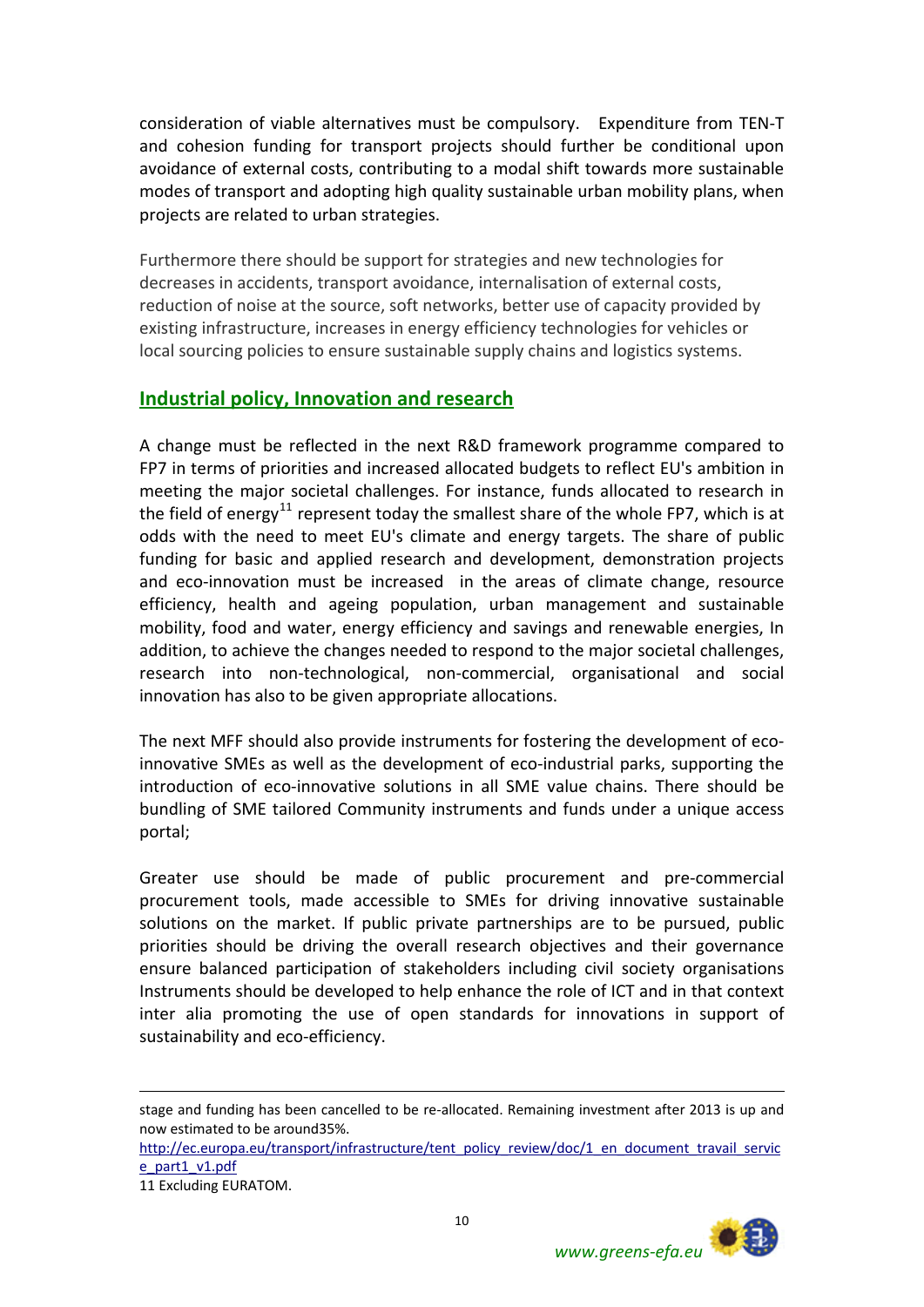# **Green skills and jobs**

The flagship initiative on new skills and jobs plays a key role in fostering the economic recovery process. The sectors of the green economy, such as renewable energies and energy efficiency have been among the sectors, which experienced the most dynamic development in recent years. Thus, promoting green skills enables member states to exploit the opportunities for growth, while simultaneously contributing to the EU's 20‐20‐20 as well as to its emission reduction objective.

The flagship initiative should include society as a whole: youth, early school leavers, older people, women, disadvantaged and disabled people and migrants. Adequate funding and targeting of education and mobility schemes and life long learning programmes, inter alia under the initiative flagship programme "Youth on the move, help decent and green job creation, cultural diversity and social inclusion and reaching the headline target of a 75% employment rate for women and men and fight early school leaving and unemployment.

The ESF, in an integrated approach with other Cohesion instruments and national measures within the implementation of the Employment Guidelines, should actively support measures for vocational training, mobility of young people, supporting active ageing, improving labour market access and re‐integration, creating the rights skills for a post carbon resource and energy efficient society, combating unemployment, poverty, discrimination, loss of cultural diversity and social exclusion. The ESF should also provide adequate resources to tackle gender inequalities, addressing barriers to women labour market participation.

#### **Culture, Education, Media, Youth**

Although these programmes do not account for a large share of the EU budget they are among the first to be recognised as providing added value and reaching out to citizens. Cultural diversity, debates on open society, and a common future are important for the acceptance of Europe beyond arguments of security or economics. But education and culture also have a role to play in the EU 2020 strategy as artists and creators are keys to innovations. Thanks to programmes like Media, or the introduction of an innovative focus on Creative and cultural industries, entrepreneurship and creativeness become a main asset to the 2020 strategy via the knowledge triangle, mobility or as soft location factors<sup>[12](#page-10-0)</sup>. There is therefore a strong case to be made for increasing the funds of these programmes and better using the potential of creative industries in the framework of rural development and cohesion policy

<span id="page-10-0"></span> $12$ <sup>12</sup> European cultural projects and cultural industries are said to impact positively on economic growth and employment, contributing around 2.6 % to the EU GDP, with a high growth potential, and providing quality jobs to around 5 million people across EU‐27; Study on the economy of culture in Europe, conducted by KEA for the European Commission,2006, abovementioned Commission Staff Working Document on challenges for EU support to innovation and UNCTAD (2008) report on "Creative Economy – the Challenge of Assessing the Creative Economy – towards informed policy‐ making.

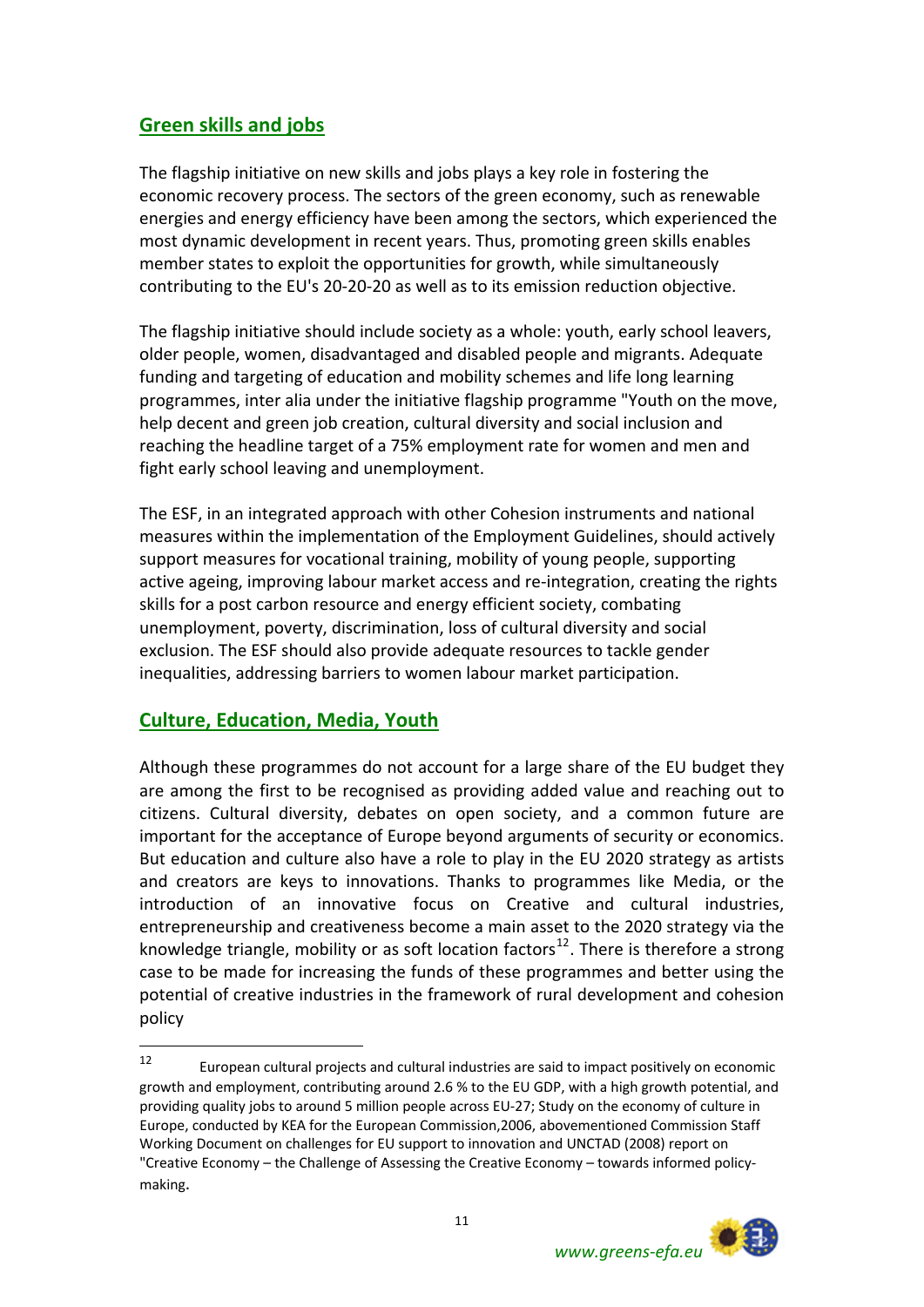The EU budget should provide co-financing for "A European Youth Guarantee", securing the right of every young person in the EU to be offered a job, an apprenticeship, additional training or combined work and training after a maximum period of 4 months' unemployment. The design of the EU 2020 flagship youth on the move, aiming at a better facilitation of the transition from education to labour market, should be more comprehensive so as to ensure the promotion of equal opportunities, targeting not only graduates but also reaching out to younger people. A separate "youth in action" programme should be maintained in the next MFF with its formal independence, targeted format and user‐friendly variety of administrative and material handling procedures.

## **Fighting poverty and social exclusion, fundamental rights non‐ discrimination and equality, gender**

Although the flagship initiative " European platform against poverty and social exclusion"‐ which is to help lift 20 million people out of poverty and social exclusion by 2020‐ states that EU funds will be better used to support cultural diversity and social inclusion and combat discrimination, there is fear that specific measures in the current budget, forming part of the Progress programme may be cut or even disappear. Such funds continue to have an added value separate from the need for mainstreaming of social inclusion, gender issues and non discrimination more in general.

Beyond, sufficient financing for activities of the European Platform against Poverty likewise adequate funding of civil society organizations delivering these activities must be provided; Programmes supporting small civil society organisations delivering tailor -made solutions on the ground are crucial for promoting social inclusion, antidiscrimination and gender equality.

Since equality between men and women is one of the key values of the EU and as gender budgeting improves efficiency of budgetary planning and avoids direct and indirect costs of gender blind budgets, it is indispensable that the Commission proposes a procedure for introducing gender budgeting methods to ensure gender sensitiveness both in terms of revenue and expenditure, throughout the whole programming cycle of post 2013 programmes and activities.

#### **Freedom, security and justice**

Whilst recognising the scope for synergies and savings in this heading, in view of the tendency to focus on security and (irregular) immigration, there is concern that by merging all programmes in a two pillar structure under shared management ‐as reflected upon by the Commission‐ different objectives will get mixed up. Member States should not be able to spend funds at their discretion or discharge national responsibilities. There should be clear definition of tasks. Funding should be conditional upon the respect of ensuring relevant minimum standards and the presentation of national plans that guarantee an appropriate comprehensive

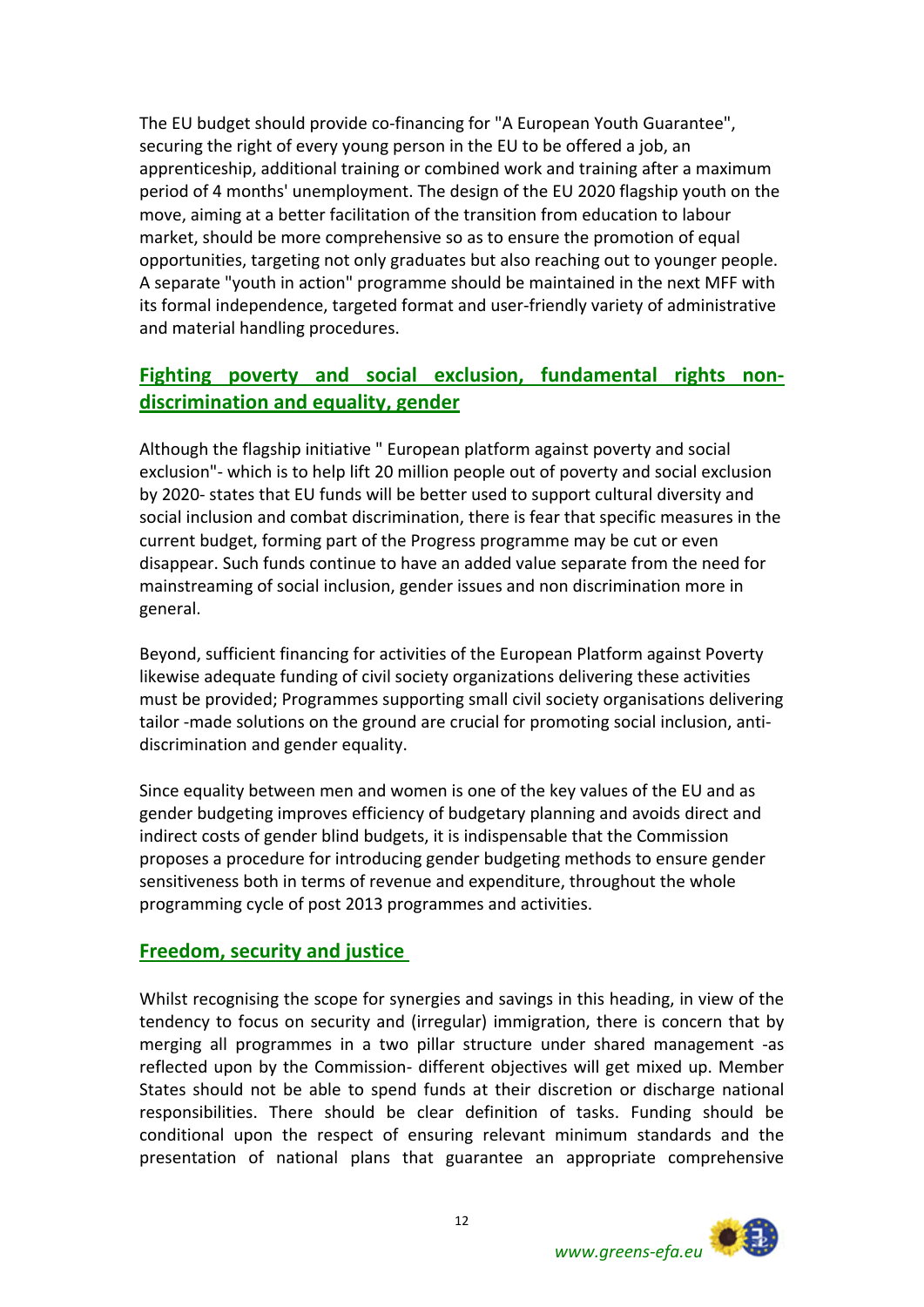approach of all policy fields, with more active support for capacity building, identifying and spreading best practice and innovative approaches.

### **Europe in the world**

With the creation of the EEAS in the Lisbon Treaty and considering growing global challenges and responsibilities, especially in face of the current political developments in the Arab world, the EU should restructure the range of policies and financing instruments at its disposal and develop new forms of cooperation and delivery mechanisms to help eradicate poverty and hunger, promote human rights and fundamental freedoms, good governance, peace building and conflict resolution, help candidate countries prepare for accession to the EU, promote sustainable development, prevent conflicts or provide humanitarian assistance.

The level of funding for this heading of expenditure has been under constant pressure and if the EU is to be credible in its aims, it has to have more means available. At the same time there should be greater consistency and coherence with more targeted use of funds and strengthening the principle of conditionality.

A strong and adequately‐funded European External Action Service can offer a real European added‐value and lead to synergies and savings at national level. For this to happen, the EU must entrust the EEAS with the necessary resources and competences (for instance in the field of consular services) and member states must fully seize the opportunity, offered by the new diplomatic structures at Union level, to cut the cost of diplomatic structures at national level

The *Development Cooperation Instrument* is and should remain the EU's main EU budget instrument to help eradicate poverty and hunger in an endogenous model of development with differentiation between the partner countries. Only aid that can be qualified as ODA under the DAC committee's definition should be eligible under the geographical programmes.

Where *humanitarian aid* is to give a first response to crises, a new specific post‐ humanitarian‐ pre development aid envelope after the first six months should be created for *Rehabilitation and Reconstruction,* geared towards a return to regular development cooperation. The emphasis of the *Stability instrument* should be placed on conflict prevention and resolution, mediation and peace‐building. It should not serve as a tool for disaster‐relief, rehabilitation or recovery purposes.

There should be a *specific external affairs policy instrument* to finance activities related to the promotion of (global) public goods such as the fight against climate change, biodiversity, culture and education and some other non ODA activities such as political dialogue, trade, visa, people to people contacts.

The *European Instrument for Democracy and Human Rights* (EIDHR) is particularly important as it makes possible the financing of projects without the third country's host consent. It budget needs to be increased.